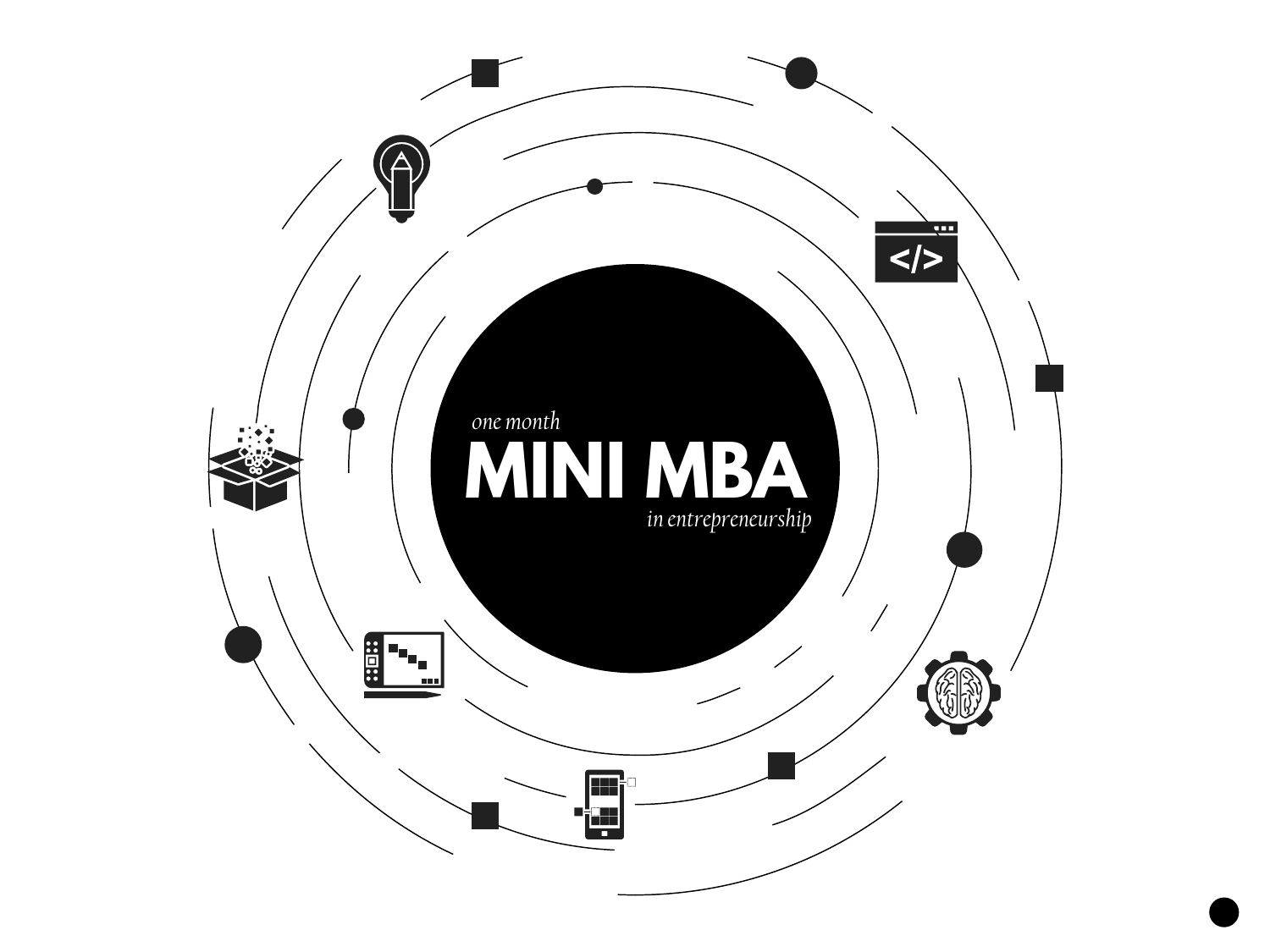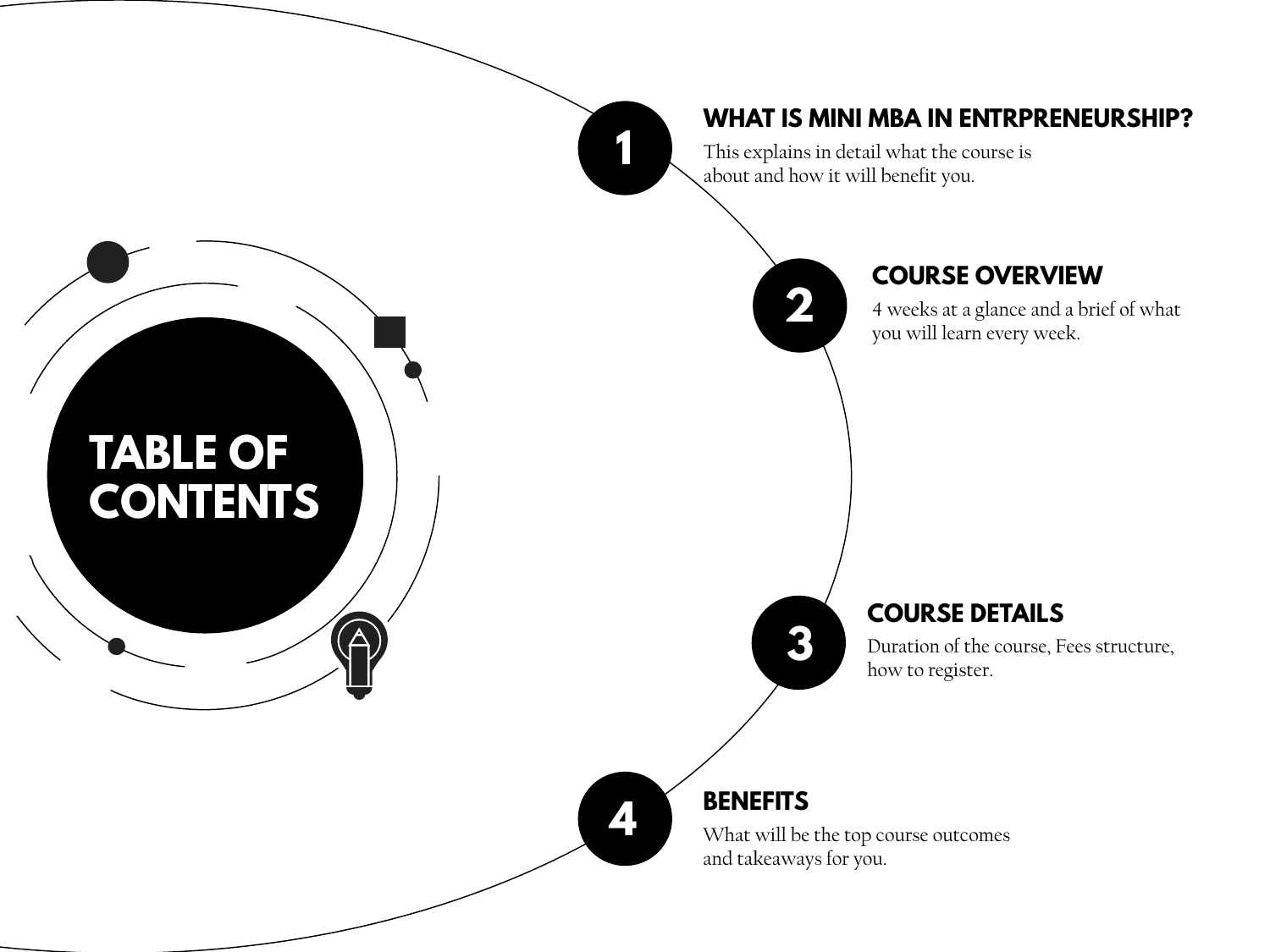

## **WHAT IS MINI MBA?**

At Value Kreation, we believe that our ability to achieve success depends on the strength of our wings gained through knowledge and experience. The greater our knowledge and experience, the higher we can fly. And here, with Mini-MBA, we are sharing our experiences, mistakes and the learnings of past 5 years so that a lot of students, wannabe entrepreneurs and entrepreneurs make better use of it and come out with successful results.

Mini MBA is a one month course where you will learn about entrepreneruship and help your career grow. Learn - Idea to IPO, Product Development, Digital Marketing, Funding, Sales, HR, Bootstrapping and so much more! Get an overview of how an organization works paired with case studies of successful entrepreneurs, startups, and businesses. Implement your learnings & practice the skills you learn with internship at 15+ Startups from Nagpur.

This is an initivate for forstering and development of entreprenuership and startup culture in Central India, by Value Kreation. We (Value Kreation) are an international training organization based out of India and Germany. To know more about us visit www.valuekreation.com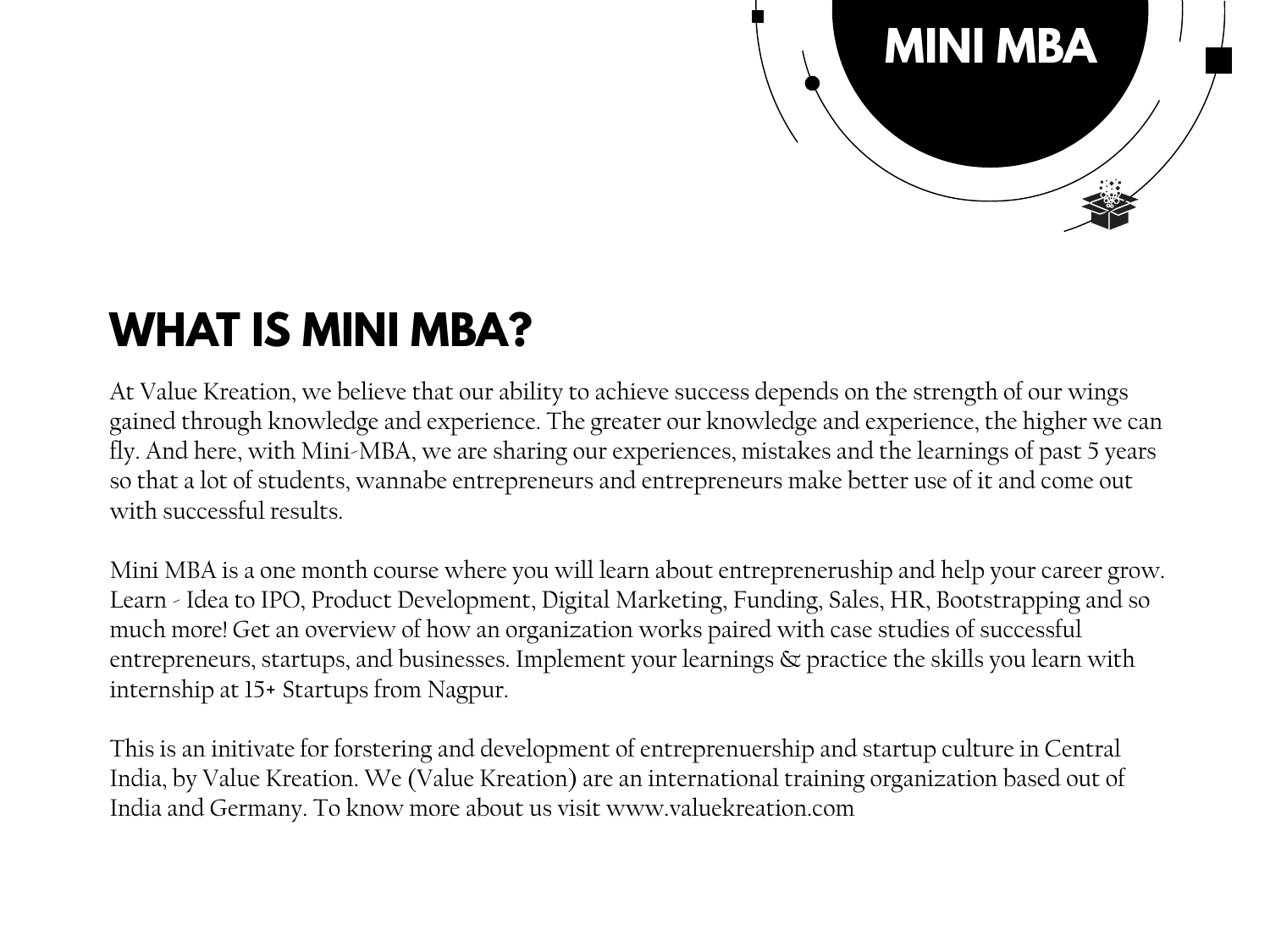## **COURSE OVERVIEW**

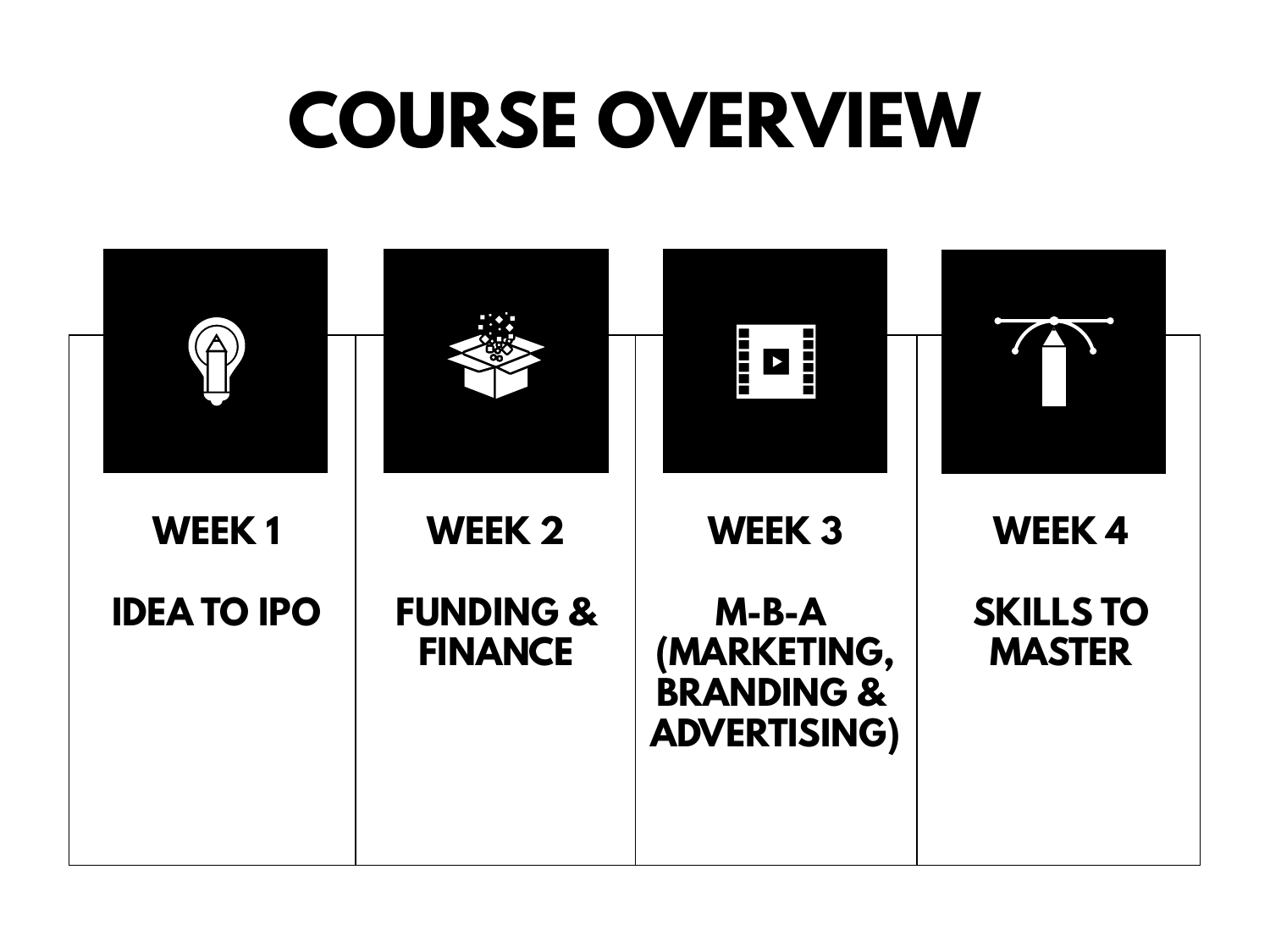

### **WEEK 1 IDEA TO IPO**

1) Romanticizing Entrepreneurship 2) Idea to IPO (lifecycle of business) 3) Business Idea Generation, Validation, Protection 4) Business Plan, Business Model & BMC-LMC 5) Balance sheet and P&L

### **WEEK 2 FUNDING & FINANCE**

1) Bootstrapping 2) Funding your business 3) Valuation of a Startup, Bookkeeping 4) 23 Revenue Models 5) Kickass Team Building Hiring Interviews-Salary-Culture

#### **WEEK 3 M-B-A MARKETING BRANDING & ADVERTISING**

1) Sales, Sales vs. BD

2) Closing Role Play and Sales Management

- 3) Branding
- 4) 26 Types of Marketing to Digital Marketing
- 5) Getting 100 Initial Customers & Doubling profits

### **WEEK 4 SKILLS TO MASTER**

1) Illustrator or Photoshop 2) Adobe Premier Pro 3) Website & Webshop 4) Tally or QuickBooks 5) Put your business on Autopilot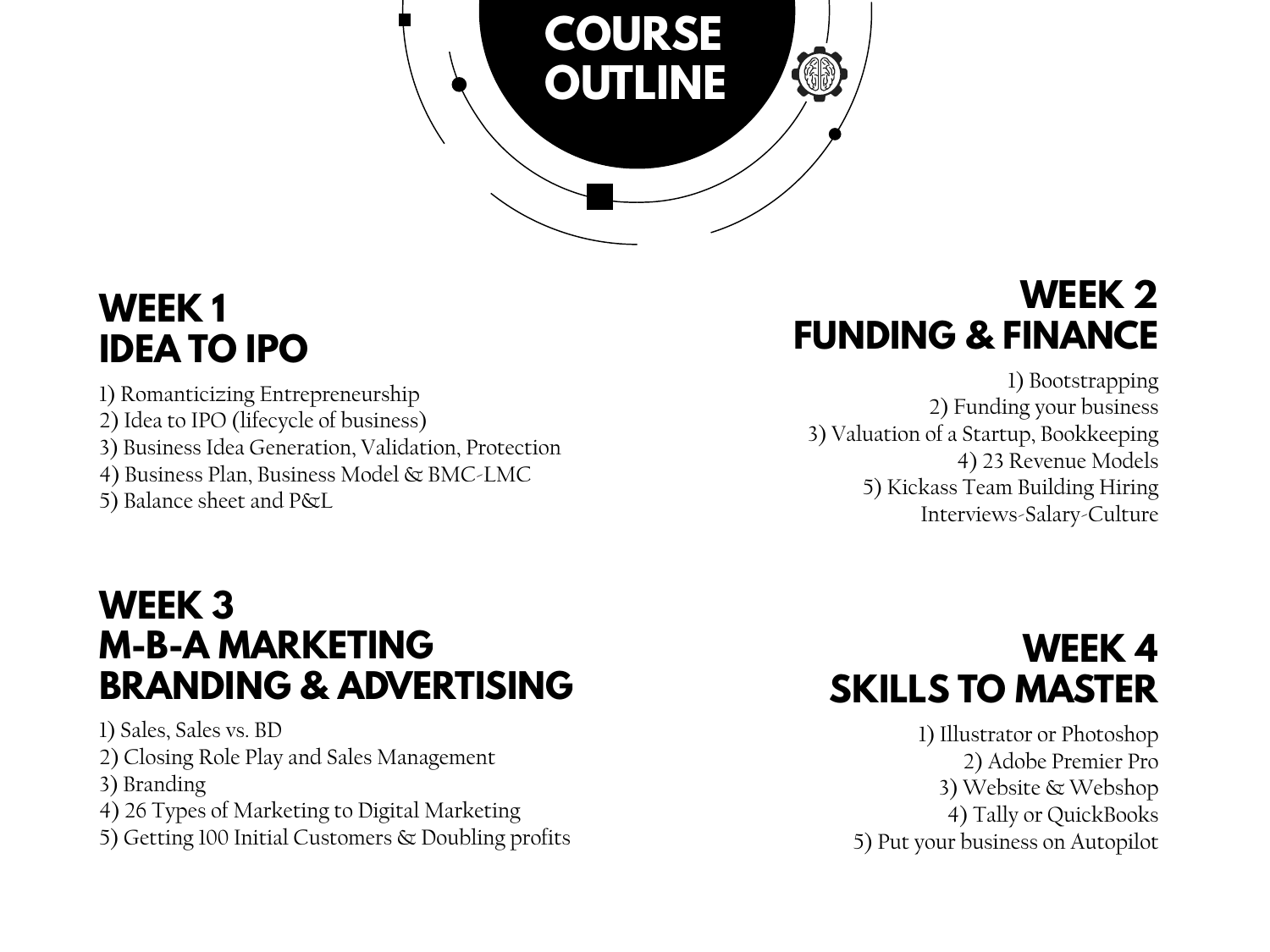## **SPECIAL SESSION**



## **CASE STUDY - NAGPUR ANGEL INVESTOR**

1) Why he invests? 2) In whom he invests? 3) How he became an investor.



#### **CASE STUDY - STARTUPS & FOUNDER FROM NAGPUR WHO RAISED FUNDS**

1) Cocreato 2) Scholfin 3) Motorodi 4) getnow.at 5) rankjunction 6) Neuron 7) Climber 8) Tsecond 9) Mywidows 10) Lithos Motors (Any few)



#### **CASE STUDY - INTERNATIONAL STARTUPS AND FOUNDERS**

1) Zappos (Tony Hsieh) 2) Instagram (Kevin Systrom) & more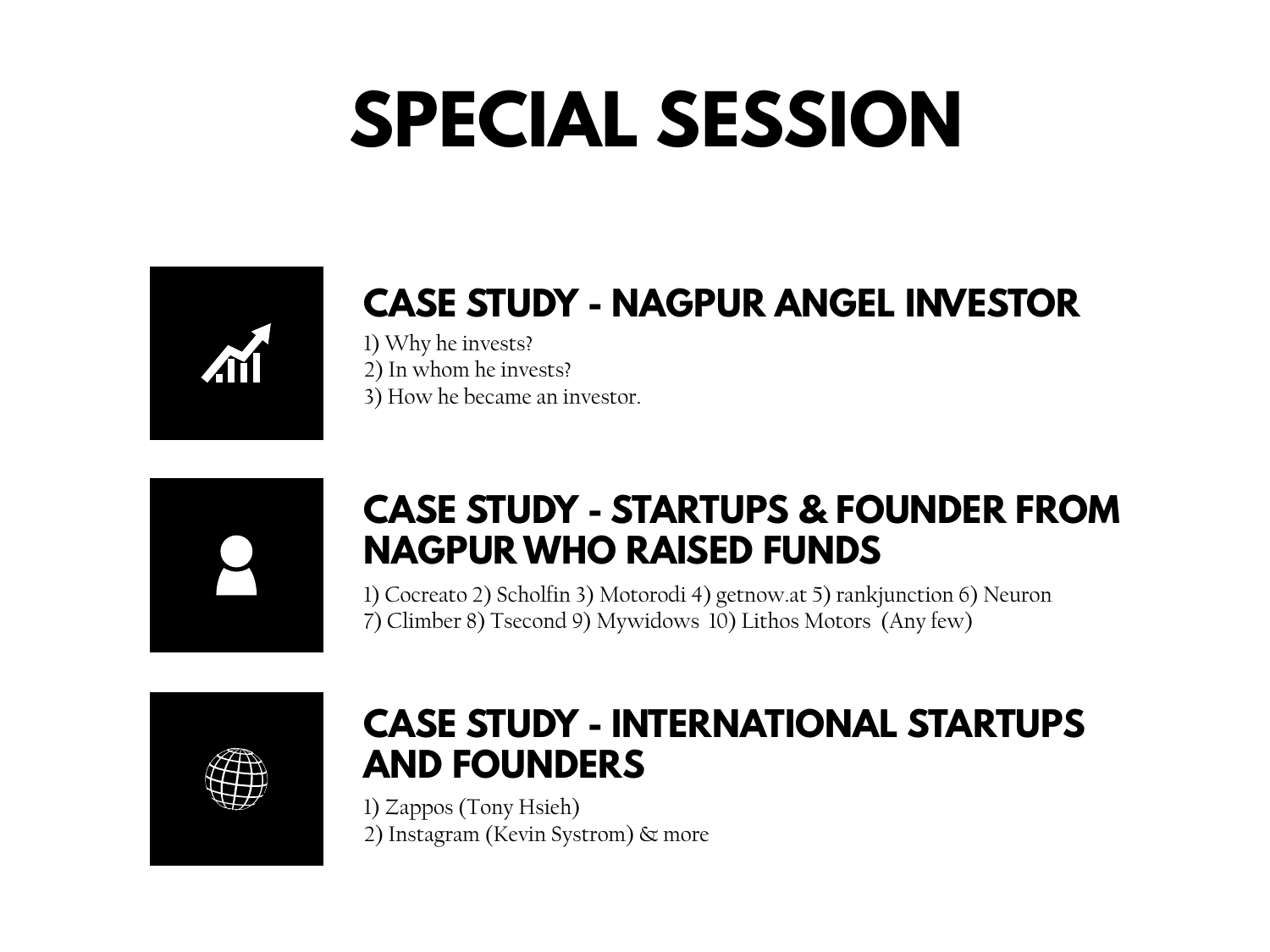## **WEEK 1**

**ROMANTICIZING ENTREPRENURSHIP,** a walk through of how your career as an entrepreneur will look like. You will take inspiration world's most sought after entrepreneurs and entrepreneur who live among your neighborhood. This topic will also cover real life example and **CASE STUDIES** of successful companies. How were these companies created and what exactly they did to become leaders. This will be followed by **IDEA TO IPO**. Next is **BUSINESS IDEA GENERATION** - Top 13 ways to generate great business ideas! 10 ways to differentiate "business idea" from a normal idea. **IDEA VALIDATION** - 15 best ways to validate your idea - in simple words, 15 ways to check if your idea will work or not! **IDEA PROTECTION** - How to protect your idea from your competition, spamming, etc. This will also cover the legal work of idea protection. (please refer to note\*). **BUSINESS PLAN** - a roadmap for your business that outlines goals and details how you plan to achieve those goals, and **BUSINESS MODEL** - what products or services the business plans to manufacture and market, and how it plans to do so, including what expensesit will incur.Week will culminate with an awesome learning, case study and activity, where we all will make and renovate our Business Plans with **BUSINESS MODEL CANVAS** and **LEAN MODEL CANVAS.**

### **WEEK 2**

Rupees. Dollars. Pounds. Euros. **SALES** - the most important department in any organization. Salesisthe department that generates revenue. No matter how good your manufacturing operation is, how cutting-edge your technology is, how tight your financial goals are or how progressive and forward-thinking your management techniques are, you must still have a sales mechanism in place, or everything else is useless. Needless to say that this is the most important week for entrepreneurs, You will learn the best practices of successful sales, **14 TOP CLOSING TECHNIQUES**, how to make a sales dashboard and so much more. This week we will also cover, How to hire the best salespeople and how to manage & retain them effectively. Next you will learn **26 BEST PRACTICES OF MARKETING**, this will cover both offline marketing like customer engagements, community outreach, affiliate marketing, discounts etc. and online marketing like facebook marketing, instagram marketing, blogs, content marketing, etc. You will learn **M-B-A** which is marketing, branding and advertising.What are **22 IMMUTABLE LAWS OF BRANDING**, and how to make a Branding KIT. Second week will end with **GET YOUR 100 INITIAL PAYING CUSTOMERS** - which is exactly what it says.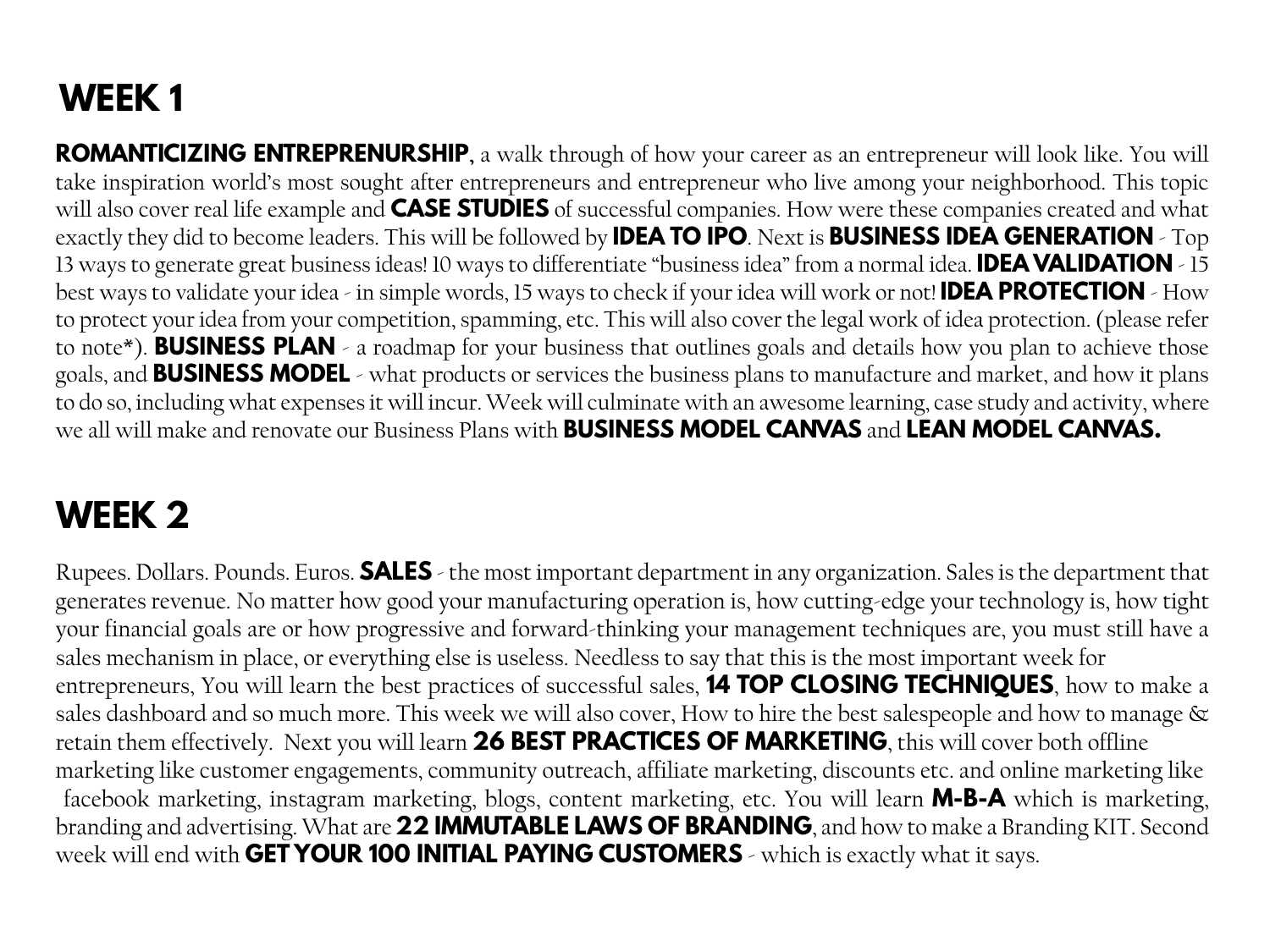## **WEEK 3**

Business owners seek out cash to help with its growth or to keep it going through a rough patch. So, planning how to **FUND A BUSINESS** is very important. From the plethora of Funding options available today you will learn which of the funding options are most effective for you and your business. Next is **BOOTSTRAPPING** - business grows, it generates revenue which enables further growth.What are the best practices of bootstrapping and how to incorporate them into your everyday operation can change the game for business. Your ability to read a balance sheet is directly proportional to your ability to run a successful business. **BAL ANCE SHEET & P&L**, may seem intimidating, but don't worry. You will learn how to improve your profits, two golden rules to good financial management, creating financially intelligent organization, etc. Next is **VALUATION OF STARTUP** - How would you measure the value of a company? Since, entrepreneurs need to put a value on their startups in order to raise money and distrib ute equity among core team and investors. A very crucial topic since it will help you solve major funding, investment and even HR related issues. Valuation of a startup will be followed by Bookkeeping - it involves the recording of financial transactions and other information related to the business on a day-to-day basis. A simple yet important subject as it directly affects your profit statements. Last is **23 REVENUE MODELS**, a revenue model is a plan or an outline of how your business will make money - you will learn what are the top 23 revenue models ever and out of these 23 which suits your business and your market segment the best.

## **WEEK 4**

Last week you will learn the top skills which contribute to success of any organization, entrepreneur, employee or startup. These are - **PHOTOSHOP** will help you create content on the go. Be it editing images for your social marketing or create amazing graph ics for your website. Photoshop will help you take your content to next level and stand out and ahead from the competition. Want to create an amazing logo for you company or design a huge flex for your promotion and branding, Illustrator is the answer. With **ILLUSTRATOR** you will learn how to create beautiful graphics fast & easy. **WEBSITE** is hero of this century. How - tell us one good business you know who doesn't have a website? A good website can boost a business whereas a bad one can drastically affect it too. And why pay someone else to do it when making a good interactive website is so damn easy. You will learn how to make a website from scratch, how to use awesome photos without spending on a shoot, create an online payment gateway & customer chat box. With **WEBSHOP** you will learn how to create an online shop for your products. Learn e-commerce, f-commerce and i-com merce. Remember we mentioned bookkeeping in week 3 - **TALLY** or **QUICKBOOKS** help you maintain your everyday financial transactions super easily. You can see how your money is travelling, what product makes you most profit, where you can use cost cutting, where you can increase your profit margins - everyday, week, month and year. Keep your finances up to date and in check.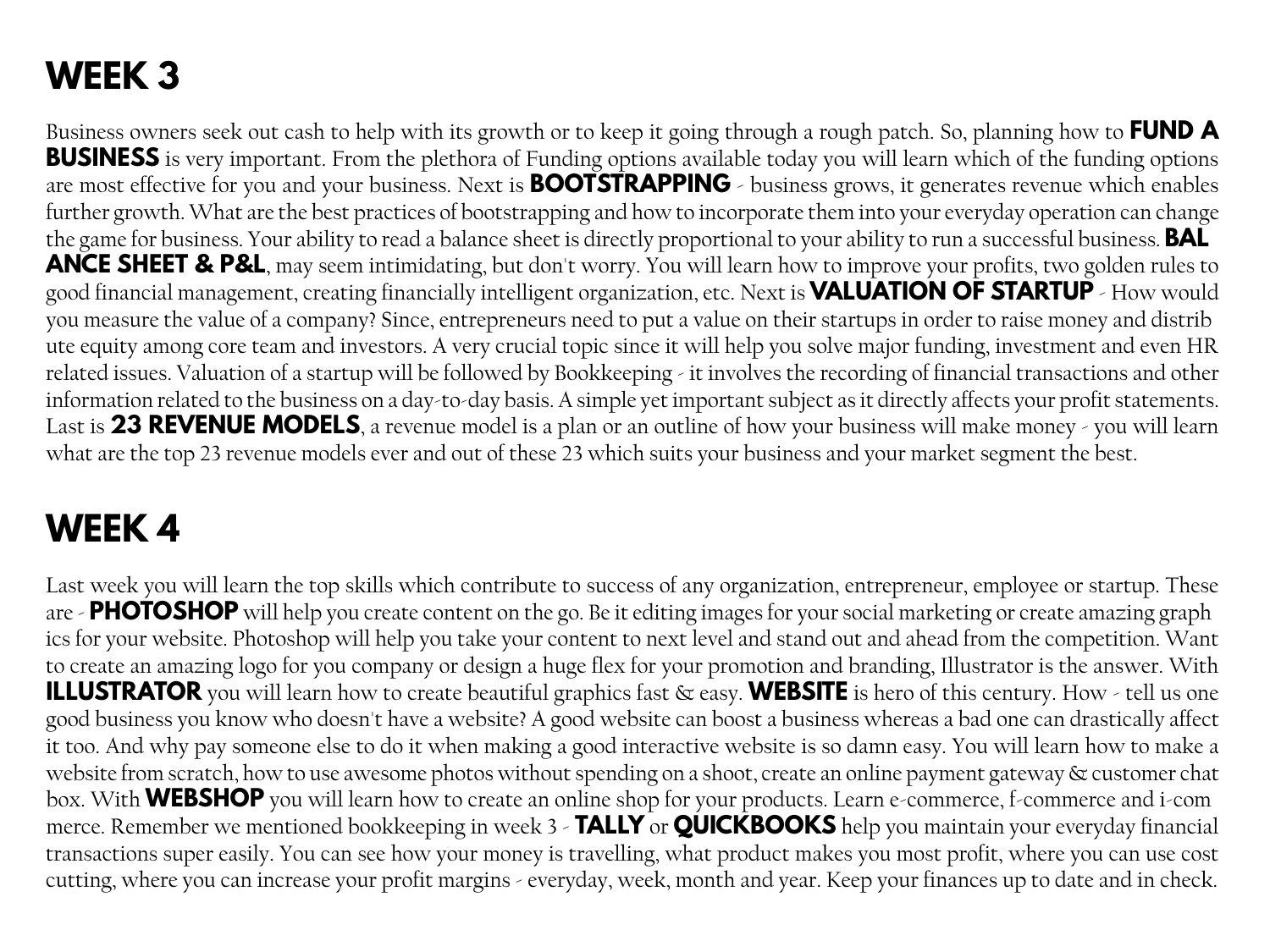## **RUCHA KALE**

*Design Entrepreneur | International Trainer*

Founder & CEO of Bows By Rucha Ex-MD of Global Clothing Company Ex-COO of Nobre Clothing Inc Board Member of GYAT Foundation

Trained students at Johannesburg, South Africa; Surat, India, Judged business plan competitions at IIM-Indore etc



## **BALDEV SINGH RAWAT**

*Educator | Author | Entrepreneur*

Founder of Think Value Kreation Pvt Ltd Founder of Resume It Up Co founder of Bow Bow IIM-B (Stratrgy Consulting) Co author of Strength Ecology

Trained students and faculties at New Delhi, Nagaland, Mumbai, at Institutes like IIM-Indore, XLRI, ILS Pune, VNIT etc





## **ANGAD SINGI**

*Entrepreneur | Psychology Nerd | Voracious Reader*

Founder at Lithos Motors Curator at The Grit Ex-Community Manager at Neuron Inc Founder & Captain of SAEINDIA Collegiate Club

Angad started with a startup "Padhantu" at college, just after Engineering from Nagpur he raised around 50 lacs for his next startup.

## **MINI MBA TRAINERS**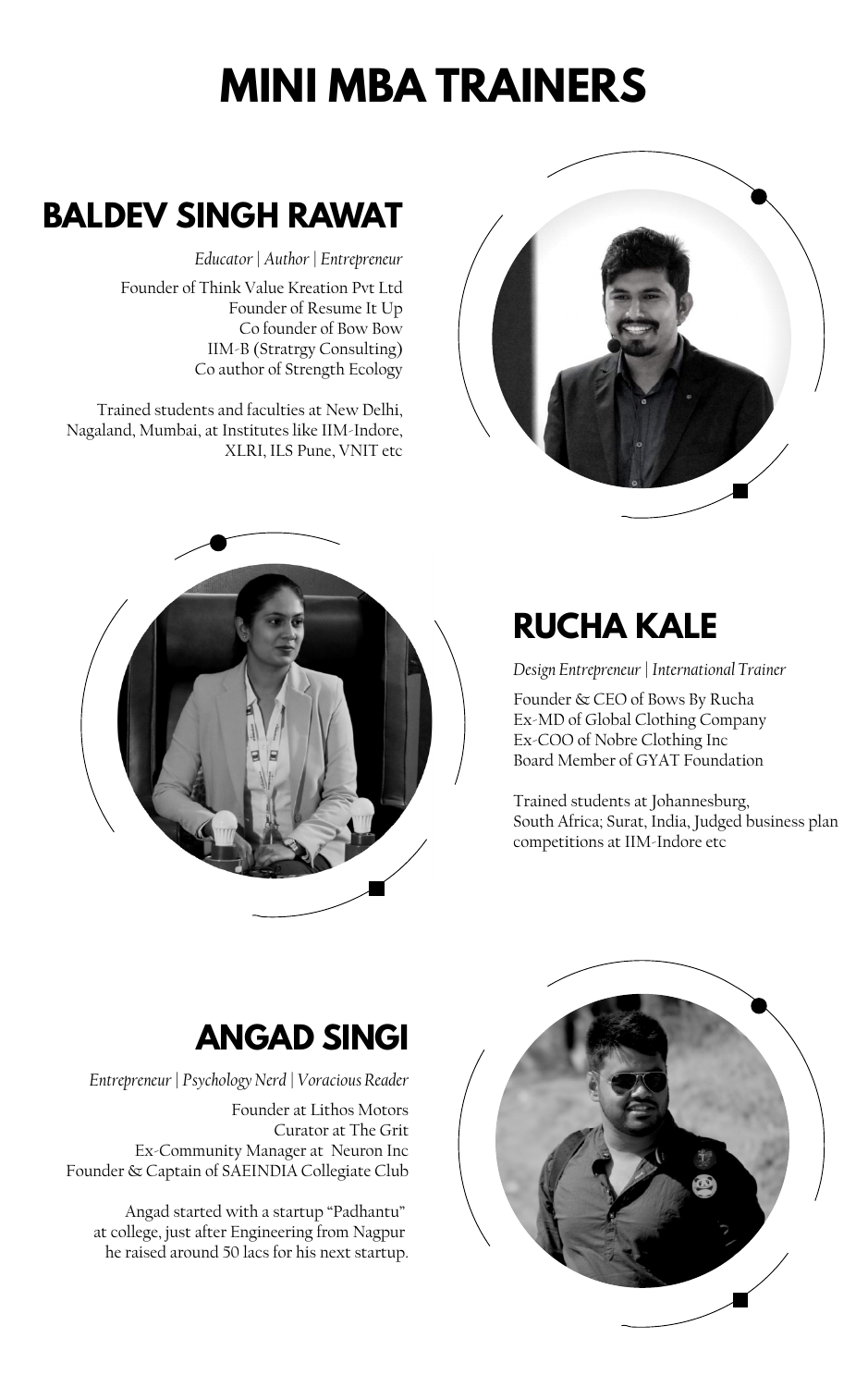## **COURSE DETAILS**

## **DURATION**

Course Length - 1 Month Starts - 25 May 2019





**FEES**

This workshop is priced at ₹ 18,000 per person.

## **REGISTERATION**

9766914212. ww.minimba.in Call - 8390546396 or

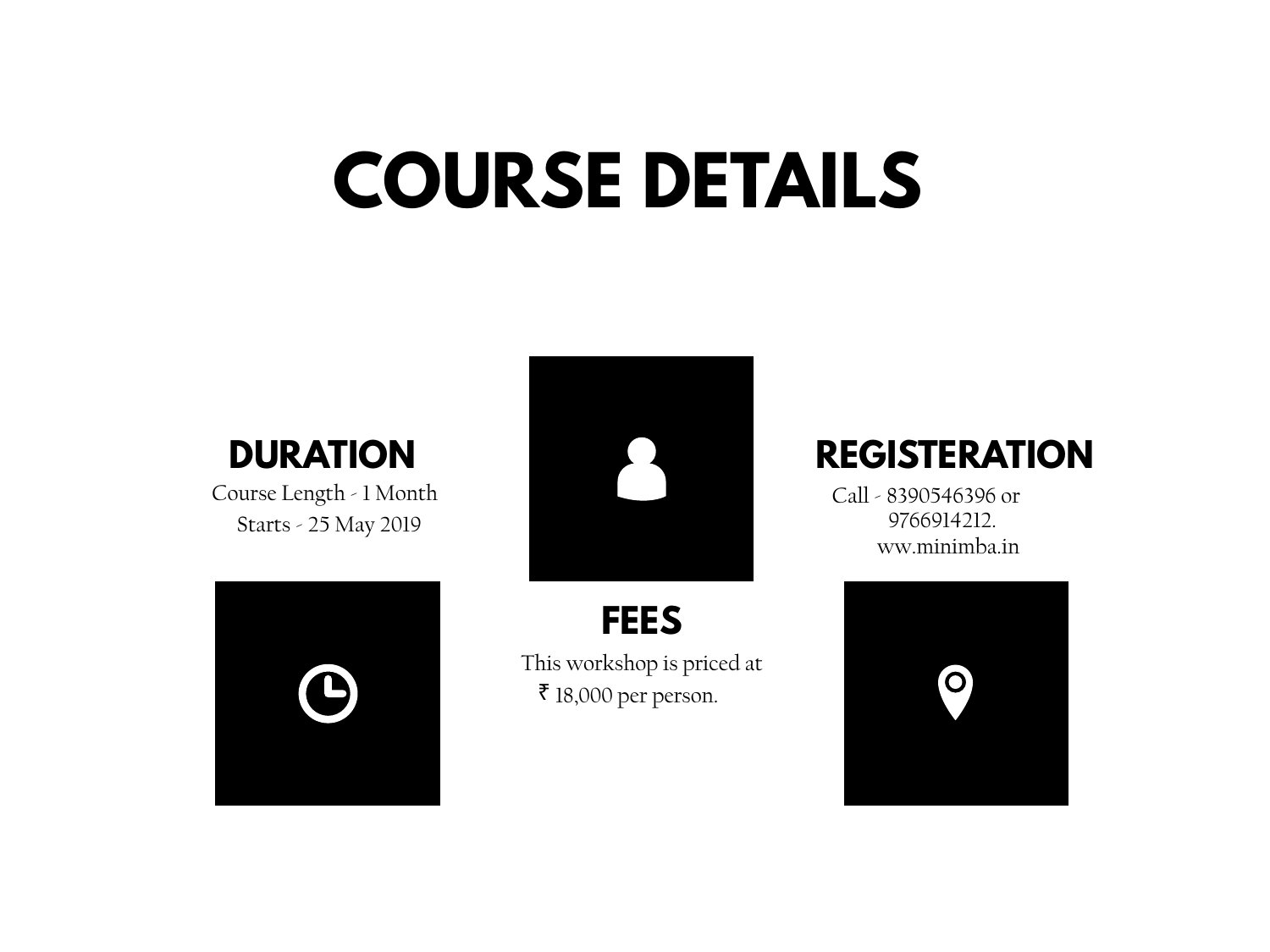## **COURSE BENEFITS (FOR STUDENTS)**

Get overview of Business before you do your MBA

Choose your MBA major effectively

Mini MBA international certificate

Ensure a high paying job and faster promotion.

> Help grow your family business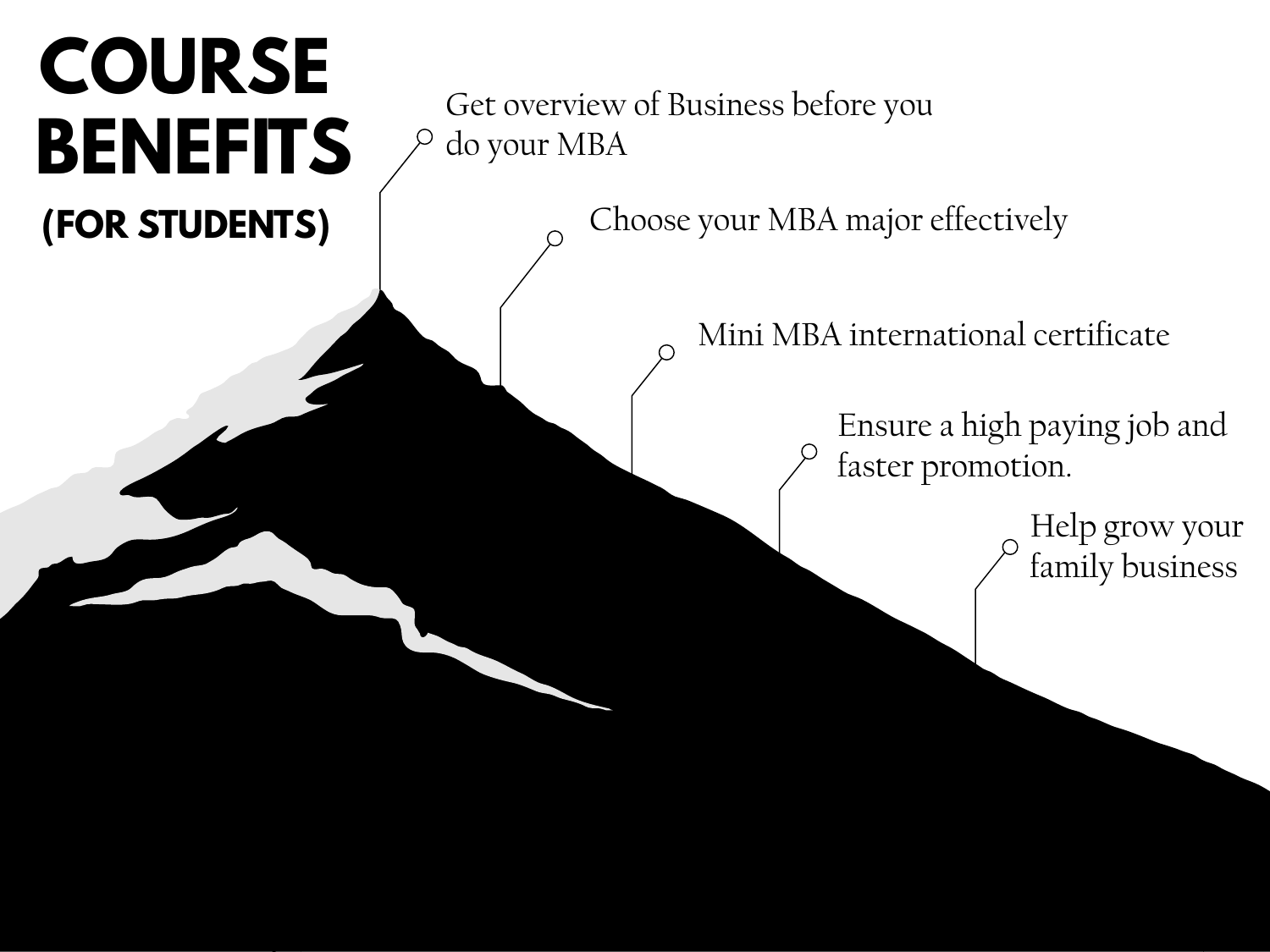## **(FOR WANNA BE ENTREPRENEURS) COURSE**

**BENEFITS**  $\beta$ <sup>Kickstart your idea into reality/business/startup</sup>

Practical knowledge of how an startup works & Get the right people to work with you

Choose the right mentor.

Get your 100 initial paying customers

> Fund your Idea.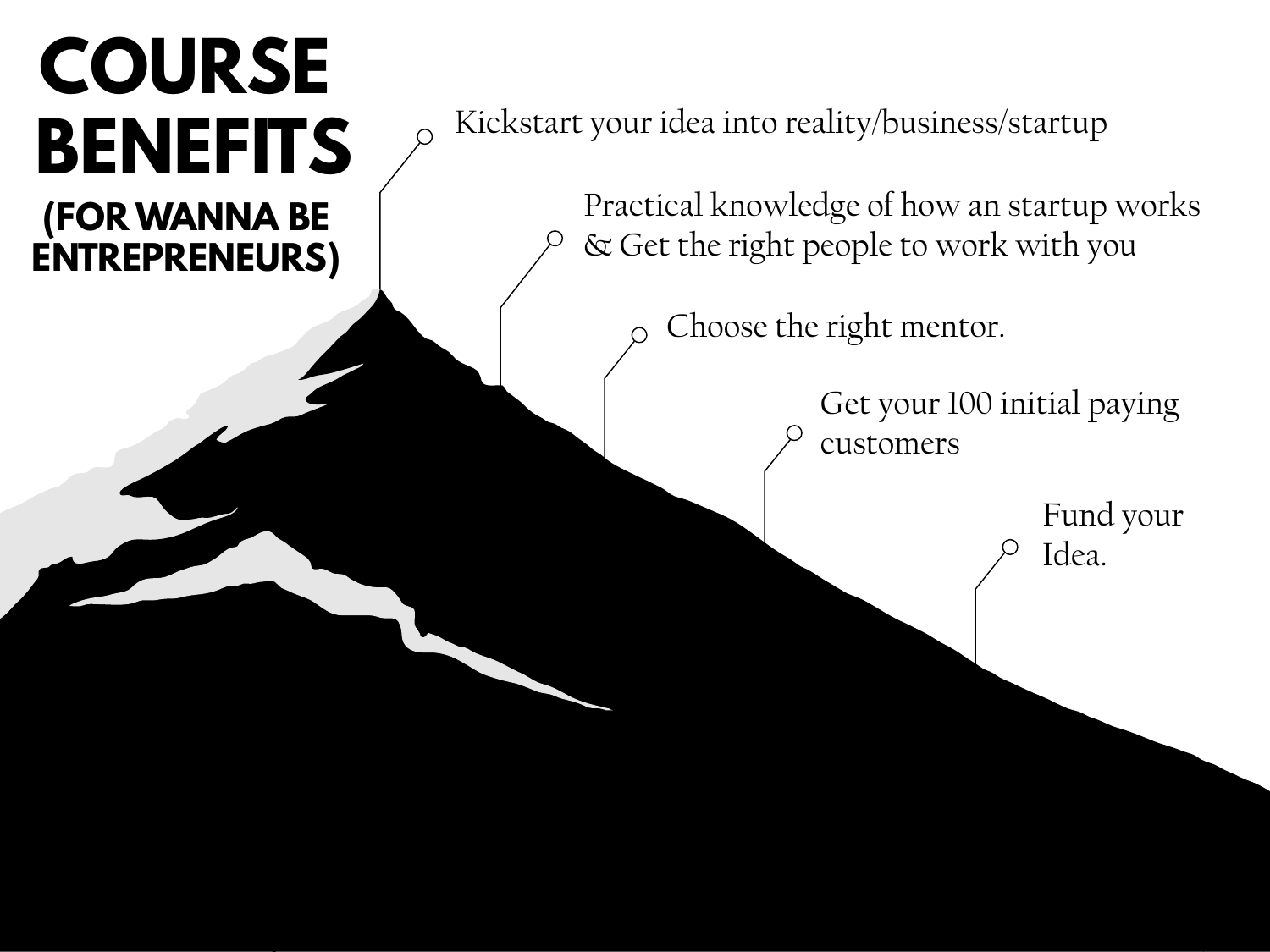# **(FOR EARLY COURSE**

**ENTREPRENEURS)**

**BENEFITS**  $\varphi$  & Take your business international & Take your business international

> Approach VC & Manage your funds effectively.

> > Design a perfect product market fit & Meet a new Co-Founder.

> > > Hire the best talent & Retaining your best employees.

> > > > Creat a Brand value & Social brand promoters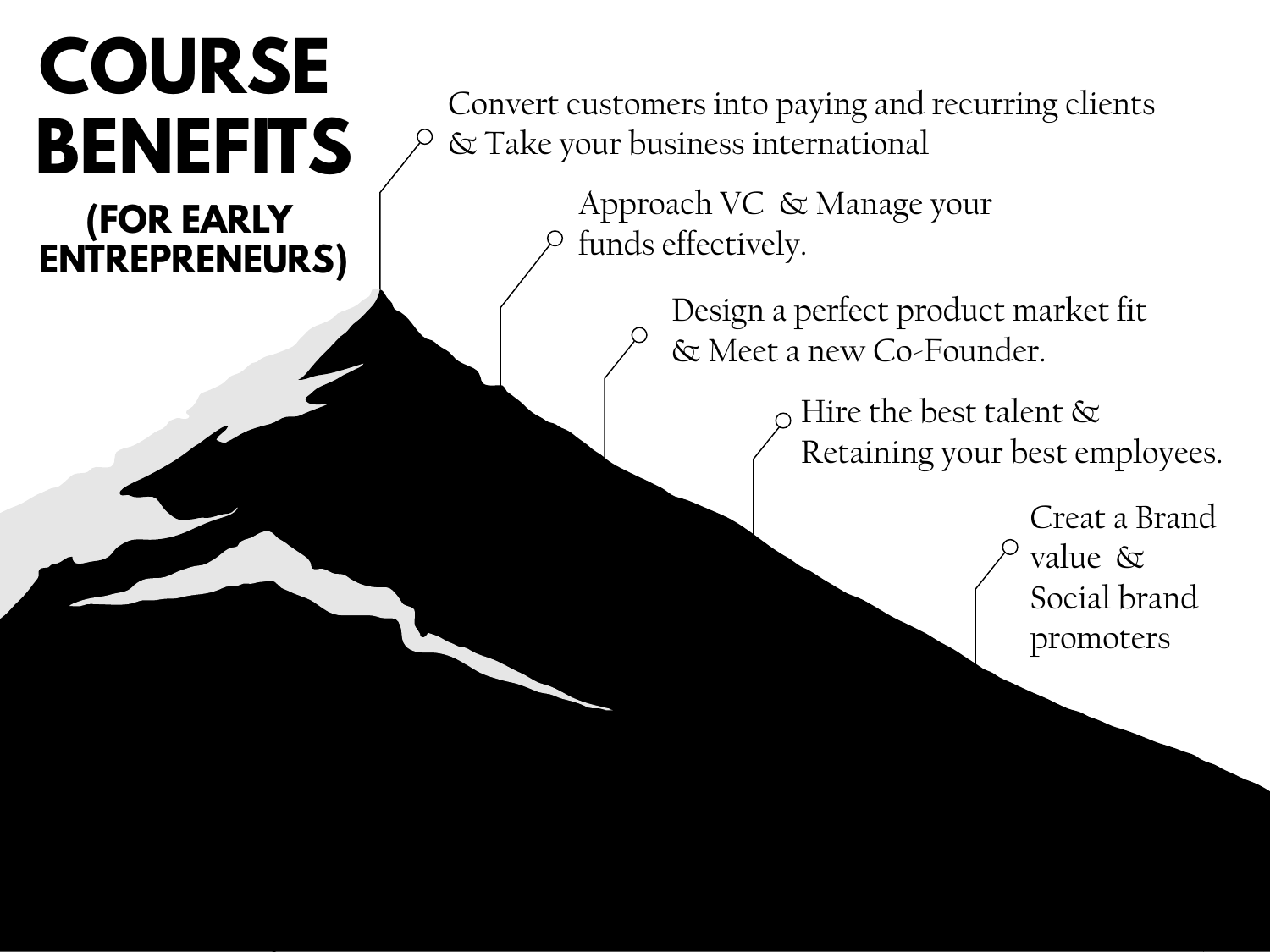## **HOW TO APPLY**

|--|

### **CALL US**

Simply give us a call on **9766914212** or 8390546396.

|  | 7<br>$\mathbf C$ |  |
|--|------------------|--|
|  |                  |  |

#### **WEBSITE**

You can register youself online on our website.<br>Visit - www.minimba.in

 $\Omega$ 

### **VISIT US**

Visit us at our city office. We serve great tea!! 22, Ravi Nagar, Ravi Nagar Square Behind Sengupta Hospital, Nagpur.